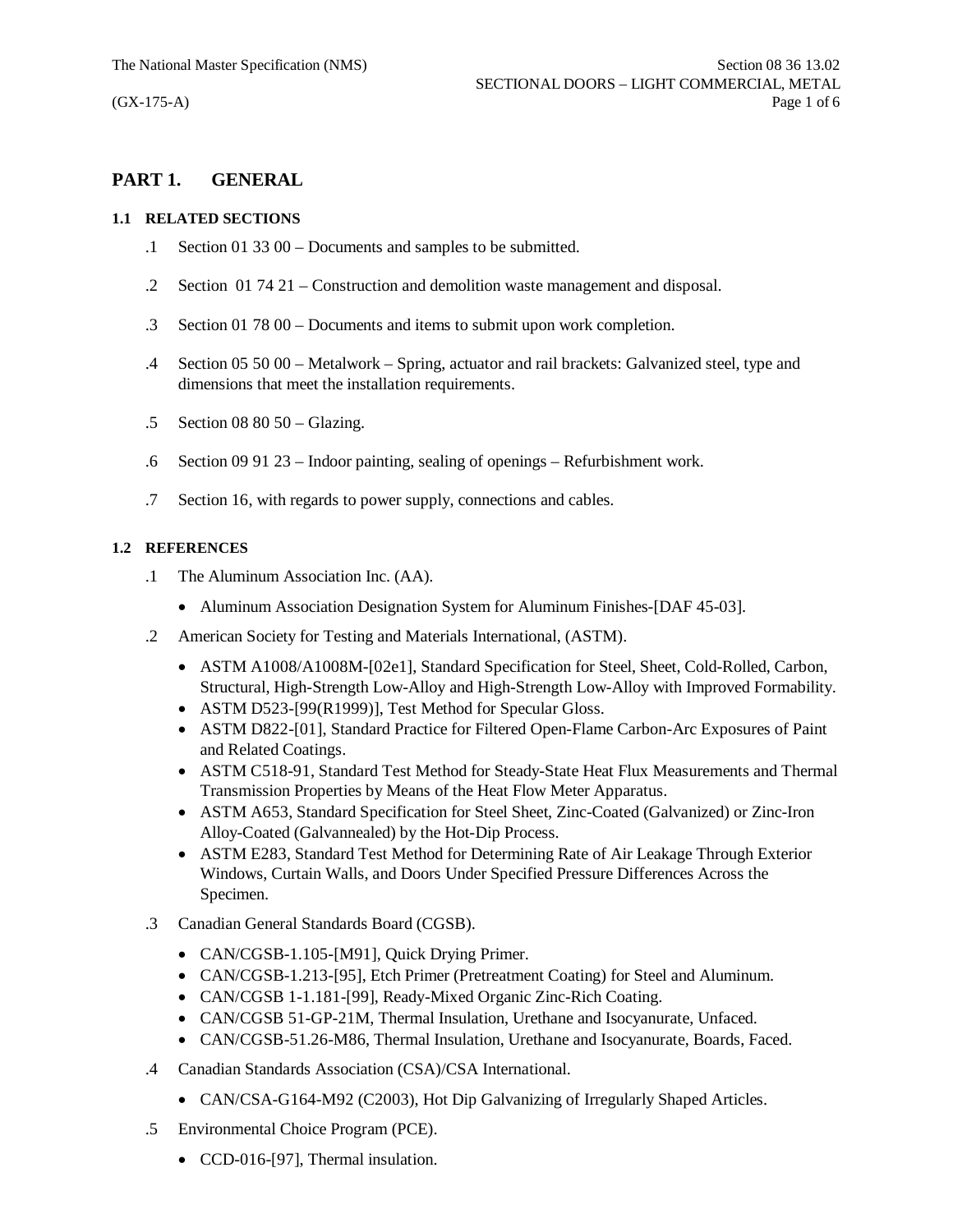- · CCD-047a-[98], Coatings, paints.
- · CCD-048-[95], Recycled water-borne surface coatings.

#### **1.3 DESCRIPTION OF THE WORKS**

- .1 Design requirements
	- Exterior doors and associated rails shall be designed to withstand a wind load of 1 kPa, with a deflection in the horizontal plane that does not exceed 1/240 of the width of the door opening. They shall be designed to comply with industry standards (DASMA).
	- Sectional doors shall have a thermal resistance value (RSI) of 2.81, according to standard ASTM C-518-91.
	- The doors and associated rails shall be designed to withstand at least 1 000 operating cycles per year and shall have a global lifetime of 10 years.

#### **1.4 DOCUMENTS/SAMPLES TO SUBMIT**

- .1 Specification sheets
	- · Submit the products' specification sheets and the manufacturer's data and documentation in accordance with Section 01 33 00.
- .2 Shop drawings
	- Submit the required shop drawings in accordance with Section 01 33 00 Documents and samples to be submitted.
	- · Shop drawings shall indicate: the door type, dimensions and service specifications; the materials; the type of operating mechanism; the location and details of the glazing; the details of hardware and accessories; and the required clearances and electrical connections.
- .3 Submit the installation instructions provided by the manufacturer.

## **1.5 DOCUMENTS/ITEMS TO SUBMIT UPON WORK COMPLETION**

.1 Provide the instructions required for the operation and maintenance of overhead doors and their hardware parts, and include them into the manual specified in Section 01 78 00 – Documents and items to submit upon work completion.

#### **1.6 QUALITY ASSURANCE**

- .1 Test reports: Submit test reports certifying that the products, materials and equipment comply with the physical characteristics and performance criteria laid down in the provisions.
- .2 The manufacturer shall have an established program of quality control such as ISO-9001:2008.
- .3 The installation work shall be carried out by a company with recognized experience in the specified type of product.

#### **1.7 WASTE MANAGEMENT AND DISPOSAL**

- .1 Separate and recycle waste materials in accordance with Section 01 74 21 Construction and demolition waste management and disposal, as well as the requirements laid out in the waste reduction plan.
- .2 Remove all packaging materials from site and route them to appropriate recycling facilities.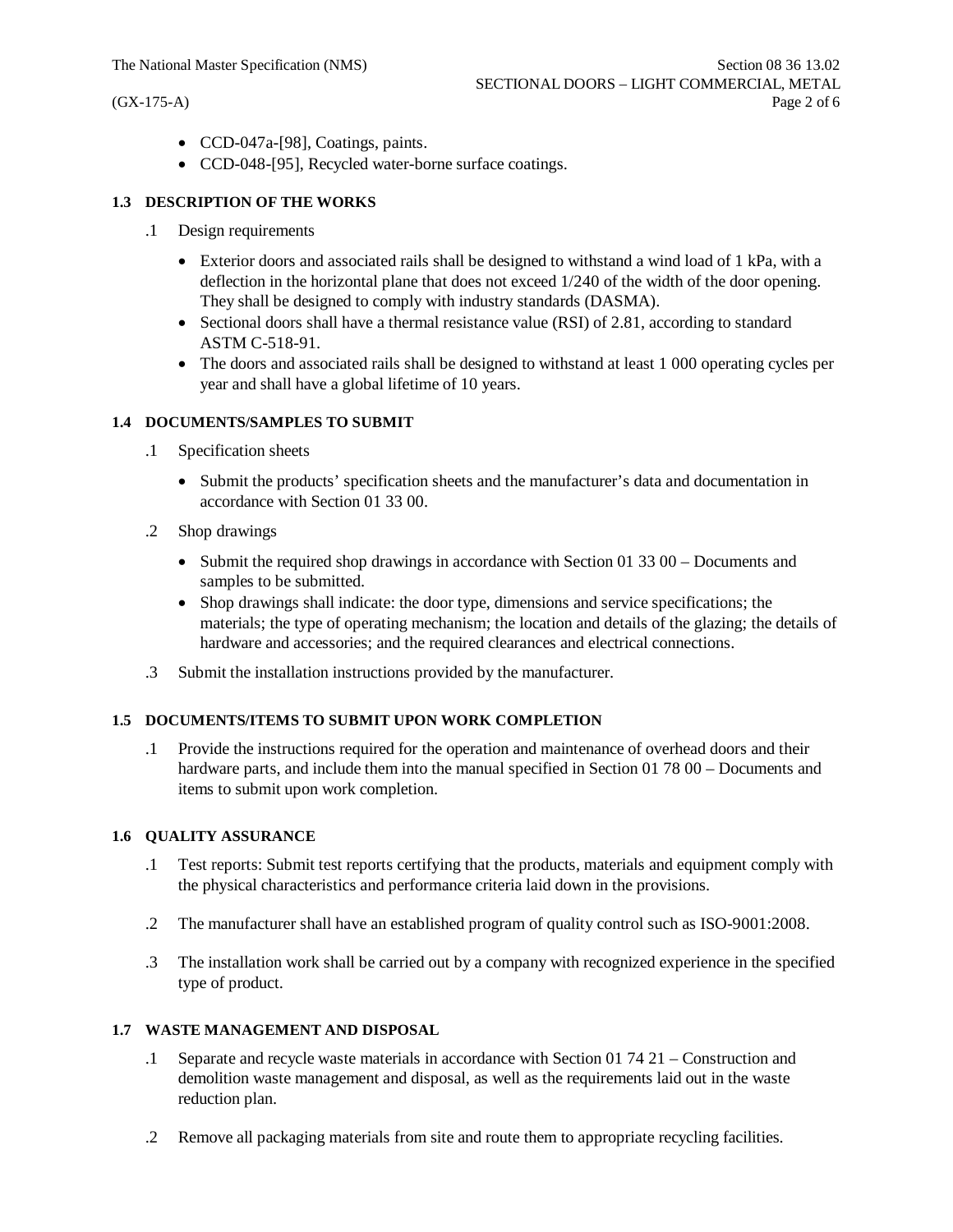- .3 Place corrugated cardboard, polystyrene and plastic packaging materials in the appropriate on-site recycling bins in accordance with the waste management program in effect on the site.
- .4 Route unused metal wiring and items to a metal recycling facility approved by professionals.
- .5 Route unused paint products to an authorized collection site for hazardous materials approved by professionals.
- .6 It is prohibited to dump unused paint products in the sewer, in a stream, in a lake, on the ground or any other place where it might pose a risk to health or the environment.
- .7 Unused or damaged glazing materials are not recyclable and are excluded from municipal recycling programs.

#### **1.8 MAINTENANCE**

- .1 Replacement equipment and materials
	- Provide the required spare parts in accordance with Section 01 78 00 Documents and items to submit upon work completion.
	- Provide the following spare parts for up-and-over sectional doors:
		- .1 Panels;
		- .2 Rollers;
		- .3 Weatherstripping;
		- .4 Springs.
	- Store the equipment at the specified location. Identify each item by associating it with the relevant door.

# **PART 2. PRODUCTS**

#### **2.1 MATERIALS AND EQUIPMENT**

- .1 Aluminium plate: Commercial grade, 3105 H16, surface-mounted, with woodgrain finish.
- .2 Aluminum profiles: AA6063-T5 alloy of the Aluminum Association.
- .3 Primer paint: Complying with standard CGSB-1.181, for galvanized steel works.
- .4 Thermal insulation: Complying with design and environmental requirements.
- .5 Glazing: Complying with design requirements.

## **2.2 DOORS**

- .1 The doors shall be the GX-175-A model, as manufactured by Portes Garex.
- .2 Polyurethane foam insulation, without CFC & HCFC at a density of 40.4 kg/m<sup>3</sup>. The insulation shall comply with the standard ONGC 51-GP-21M & 51.26-M86.
- .3 Panels: Made of 23-gauge rolled steel panels fitted with 14-gauge steel reinforcement bars. Panels shall be 45 mm thick and have a woodgrain finish with 4 horizontal grooves.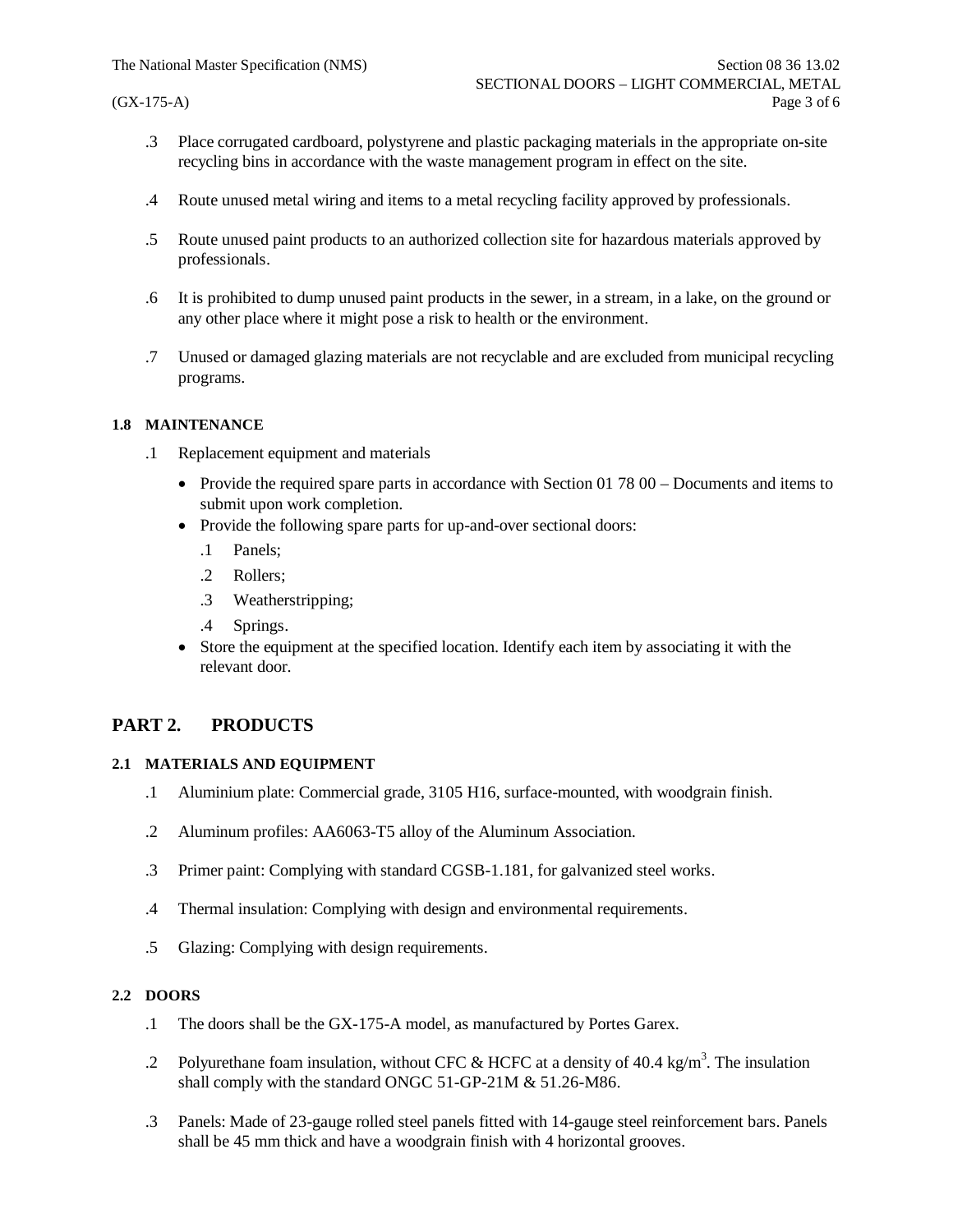- .4 Windows: 3 mm double-glazed sealed units mounted on a stainless steel spacer. Glazing shall be inserted into a PVC frame. The size and number of windows shall conform to the specifications.
- .5 Glazed panels: 3 mm double-glazed sealed units mounted on a stainless steel spacer. Glazing shall be inserted into a 1.73 mm thick tubular aluminum profile, which shall be white, black or naturally coloured anodized aluminum.
- .6 Assembly of the various parts: Arc or spot welding, riveting, or by means of adhesive and screws.
- .7 Primer paint: Doors shall be manufactured from prepainted steel parts.

## **2.3 PREFINISHED STEEL PLATE**

- .1 Prefinished steel plate, factory-coated with a layer of polyester.
	- · Colour: Selected among the manufacturer's standard colours.
	- Specular gloss: 30 units minimum, with a tolerance of  $\pm$  5 units, according to the standard A-653, CS type B.
	- Thickness of the paint layer: At least 20 micrometres.
	- Resistance to weathering: 10 years.

## **2.4 WEATHERSTRIPPING**

- · **PVC** weatherstripping, full width at the top and bottom of each section to ensure thermal breakage and airtightness according to standard ASTM E-283.
- · U-shaped extruded neoprene weatherstripping, full width, to install at the bottom of the doors in a **PVC or aluminum** extrusion.
- · 65 mm flexible weatherstripping installed on top of the upper panel using a **PVC or aluminum** moulding.
- · Extruded weatherstripping made of **PVC, commercial aluminum or aluminum screw cover** and high-quality vinyl for intense cold, to install on the side and top bars of the door frames, in accordance with the manufacturer's specifications. The weatherstripping colour shall be selected from the manufacturer's standard colours

## **2.5 TYPE OF DOOR OPERATION**

- .1 Doors shall be equipped with the following accessories depending on the type of door operation.
	- · Manual operation: Two handles installed inside.
	- · Mechanical operation: **chain pick, chain hoist.**

## **2.6 INDUSTRIAL HARDWARE**

- .1 Guiding rails: **Standard configuration, for door opening with low headroom, elevation. vertical or roof pitch**, 50 mm in width, galvanized steel at least 1.99 mm (14 gauge) thick, bare metal.
- .2 Guiding rail brackets: Continuous or galvanized steel angle, 1.99 mm (14 gauge) thick, bare metal.
- .3 Balancing springs: 10 000-cycle oil-tempered heavy duty torsion springs, fitted with brackets in accordance with the manufacturer's specifications.
	- · Cable drum: 100 mm minimum, die-cast aluminum.
	- · Shaft: Diameter of **25 mm,** galvanized steel.
- .4 Top roller holders: Galvanized steel, 1.99 mm thick, adjustable.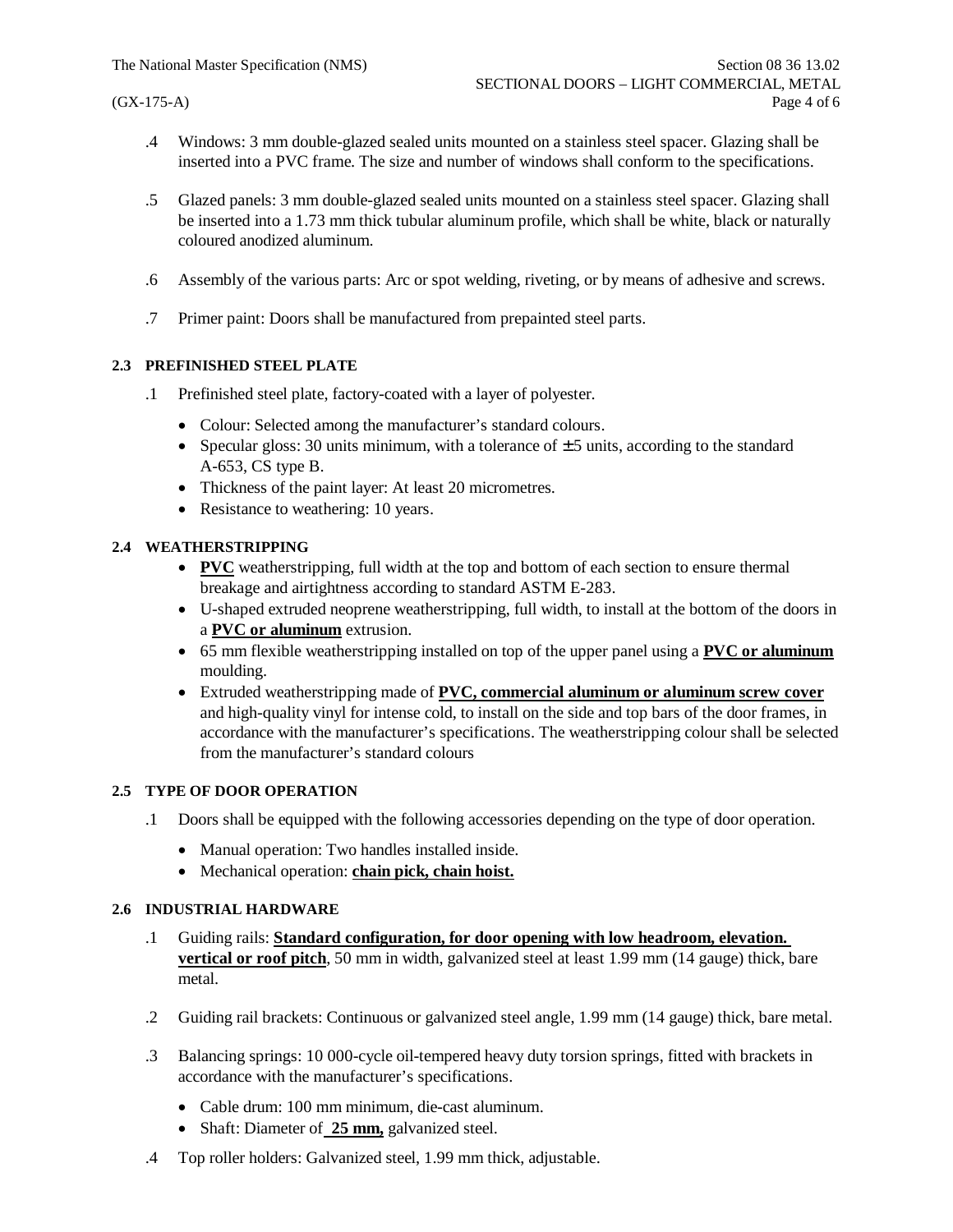- .5 Rollers: Hardened steel, oil lubricated, free lateral movement, ball bearing, 50 mm diameter, solid steel bandage.
- .6 Hinges: Heavy duty, single or double, galvanized steel, 1.99 mm thick (14 gauge), in accordance with the manufacturer's specification.
- .7 Cable: Aircraft cable, galvanized steel, 4 mm diameter minimum, in accordance with the manufacturer's specifications.
- .8 Reinforcements: Doors 3708 mm and over shall be provided with horizontal reinforcement bars. The type of reinforcement bar will depend on the door's width. Consult the engineering department in order to comply with deflection standards.
- .9 Precision bearing: High-quality ball bearing for doors over 300 kg or more than 50 000 cycles.
- .10 Pusher springs.
- .11 Rail guards: Height of 1524 mm, shaped steel plate approximately 5 mm thick.
- .12 101 mm diameter exhaust port.
- .13 Safety device that immobilizes door upon detection of a cable break when closing the door; maximum load of 450 kg.
- .14 Steel caps, 20 gauge, 1.06 mm.

## **2.7 ELECTRIC DOOR OPENERS**

- .1 Electric door openers: With driving shaft, **central or side** mounting.
- .2 Electric motors, control devices, remote control stations with push buttons, relays and other electrical devices: CSA-approved, in a CSA-type enclosure.
- .3 Electrical power supply: **120 V, 1 phase,** 60Hz.
	- Motor:  $\frac{1}{2}$ hp.
- .4 Control devices comprising a built-in motor reversing switch, a thermal protection device against overloads, and a push button, as appropriate.
- .5 Control devices:
	- · Remote control stations with push buttons: Surface-mounted, with push buttons identified as OPEN-STOP-CLOSE, SECURITY LOCKOUT.
- .6 Manual operation of doors equipped with a door opener with a driving shaft
	- · A device, operated from the ground, shall allow for the disengagement of the opener's driving shaft and the manual operation of the door in case of failure of the power supply.
	- The door opener shall include the following:
		- .1 A lock switch that cuts the power supply as long as the door opener is in manual operation mode.
		- .2 Remote transmitter.
- .7 Manual operation of doors equipped with a central door opener